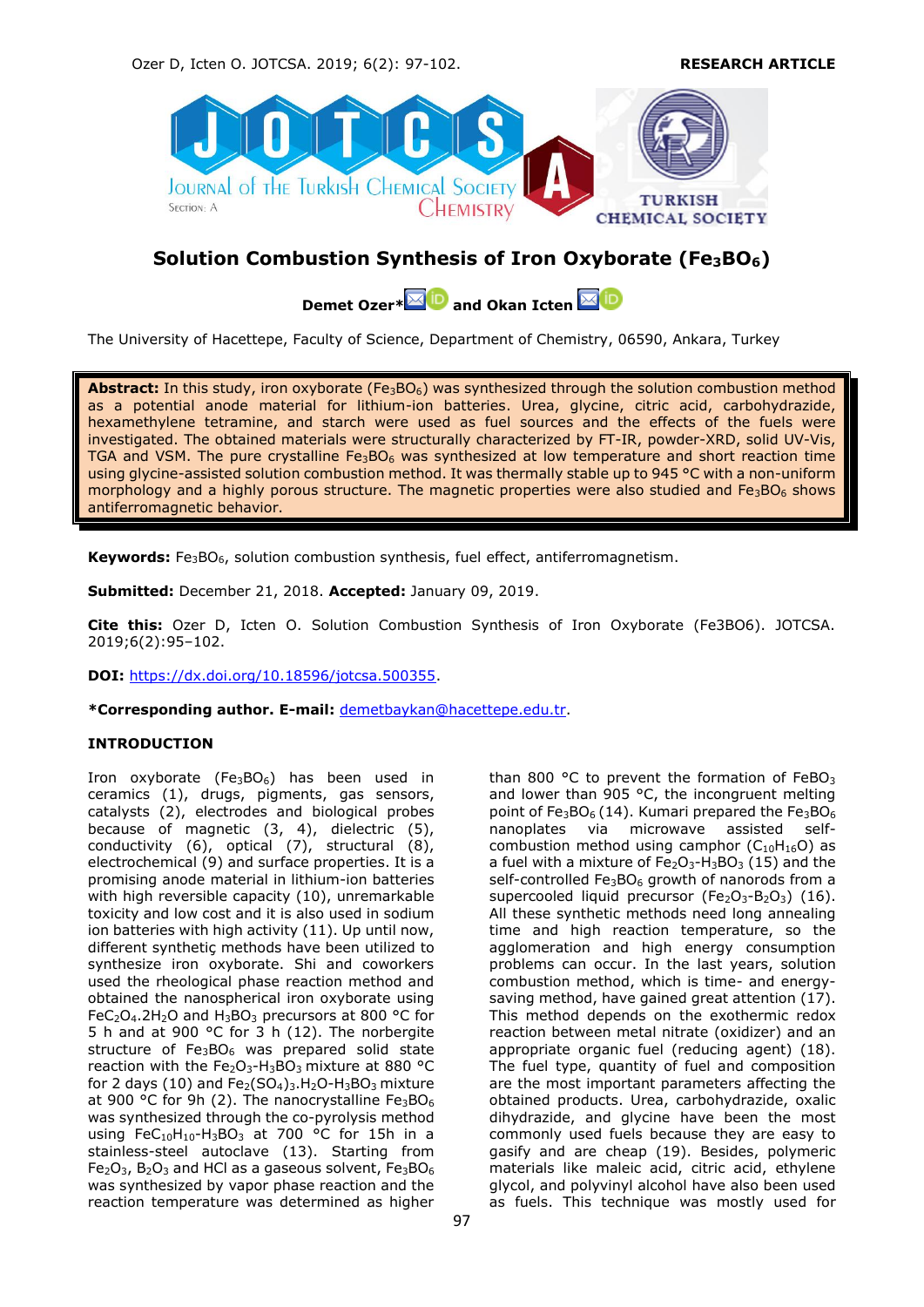borate synthesis using different fuels. The  $Li<sub>2</sub>B<sub>4</sub>O<sub>7</sub>$ (20), LiAl<sub>7</sub>B<sub>4</sub>O<sub>17</sub> (21), NaMgBO<sub>3</sub> (22), SrB<sub>4</sub>O<sub>7</sub> (23) and  $YBO<sub>3</sub>$  (24) were synthesized using urea. The  $Mq_2B_2O_5$  was prepared using both glycine and carbohydrazide (25). citric acid was used for LiFeBO $_3$  (26).

In this study, iron oxyborate was first synthesized by solution combustion method using  $Fe(NO<sub>3</sub>)<sub>3</sub>.9H<sub>2</sub>O-H<sub>3</sub>BO<sub>3</sub>$  by adjusting the fuel types and reaction temperatures. Urea, glycine, citric acid, carbohydrazide, and oxalyl dihydrazide were chosen as fuels. The obtained products were characterized by Fourier transform infrared spectroscopy (FT-IR), powder X-ray diffraction (p-XRD). Glycine was found as an appropriate fuel to obtain pure crystalline Fe<sub>3</sub>BO<sub>6</sub>. Thermal, surface and magnetic properties were also investigated by different techniques. It was prepared as a promising anode material with thermal stability and antiferromagnetic behavior.

## **EXPERIMENTAL SECTION**

#### **Materials**

Iron(III)nitrate nonahydrate  $(Fe(NO<sub>3</sub>)<sub>3</sub>.9H<sub>2</sub>O,$ Merck), boric acid  $(H_3BO_3,$  Riedel), glycine (C2H5NO2, Merck), citric acid monohydrate  $(C_6H_8O_7.H_2O$ , Merck), starch  $(C_6H_{10}O_5$ , Riedel), hexamethylene tetramine  $(C_6H_{12}N_4,$  Sigma), urea  $(CH<sub>4</sub>N<sub>2</sub>O$  Fischer), and carbohydrazide  $(CO(NHNH<sub>2</sub>)<sub>2</sub>$ , Aldrich) were of analytical grade and used without further purification.

#### **Synthesis**

1 mmol Fe $(NO<sub>3</sub>)<sub>3</sub>$ .9H<sub>2</sub>O was dissolved in deionized water. The amount of fuels was calculated according to the propellant chemistry (27).  $Fe(NO<sub>3</sub>)<sub>3</sub>$ .9H<sub>2</sub>O has an oxidizing power of -15. Urea (U), glycine (G), hexamethylenetetramine (HMTA), carbohydrazide (CH), citric acid (CA) and starch (S) are reducing fuels with the reducing power of +6, +9, +36, +8, +18 and +24,

respectively (18). An appropriate amount of fuel and 1 mmol boric acid were added to the iron solution. The mixture was continuously stirred up to dehydration at 90 °C. The dehydrated mixture was put in a preheated furnace at 500 °C until all combustion gases evaporated. The products were calcined at 600 °C to remove excess carbon residues.

### **Characterizations**

Fourier transform infrared spectra (FTIR) were applied on a Thermo-Scientific instrument using the KBr pellet method from 4000 to 400 cm-1 . The thermal behavior of the products was examined with a Shimadzu DTG-60H thermal analyzer. The TGA and DTA curves were studied under  $N_2$ atmosphere over the interval 25-1000 °C at a heating rate of 10 °C/min. The solid UV-Vis analyses were performed by a Shimadzu UV-Vis spectrophotometer. The phase identification of products was investigated by an X-ray diffractometer (Rigaku DMAX-2200) with Cu Kα radiation. The morphology of the powder was investigated by SEM using Quanta 200 FEG scanning electron microscopy. Magnetic measurements were performed with a Physical Properties Measurement System (PPMS).

# **RESULTS AND DISCUSSIONS**

For the structural analyses of  $Fe<sub>3</sub>BO<sub>6</sub>$ , the FT-IR spectra were recorded. The two bands at 1035 cm<sup>−</sup><sup>1</sup>and 875 cm<sup>−</sup><sup>1</sup> were ascribed to the B–O stretching vibration in a tetrahedral group BO<sub>4</sub>. The trigonal  $BO_3$  group bands (B-O stretching) were seen at 1215 and 1425 cm<sup>-1</sup>. At 680 cm<sup>-1</sup> band, the B-O-B bending was shown and connected the  $BO<sub>3</sub>$  to Fe $O<sub>6</sub>$  groups (16). The 500-600 cm<sup>−</sup><sup>1</sup> band was Fe-O stretching vibrations. When starch was used as a fuel in the synthesis process, the reaction was not completed and the  $Fe<sub>3</sub>BO<sub>6</sub>$  did not form due to possessing the high combustion temperature.



Figure 1: FT-IR spectra of samples synthesized by different fuels.

The p-XRD patterns of the samples were shown in Figure 2. As the starch was used as fuel, iron

oxyborate was not synthesized similar to results obtained by FT-IR. As a result of rapid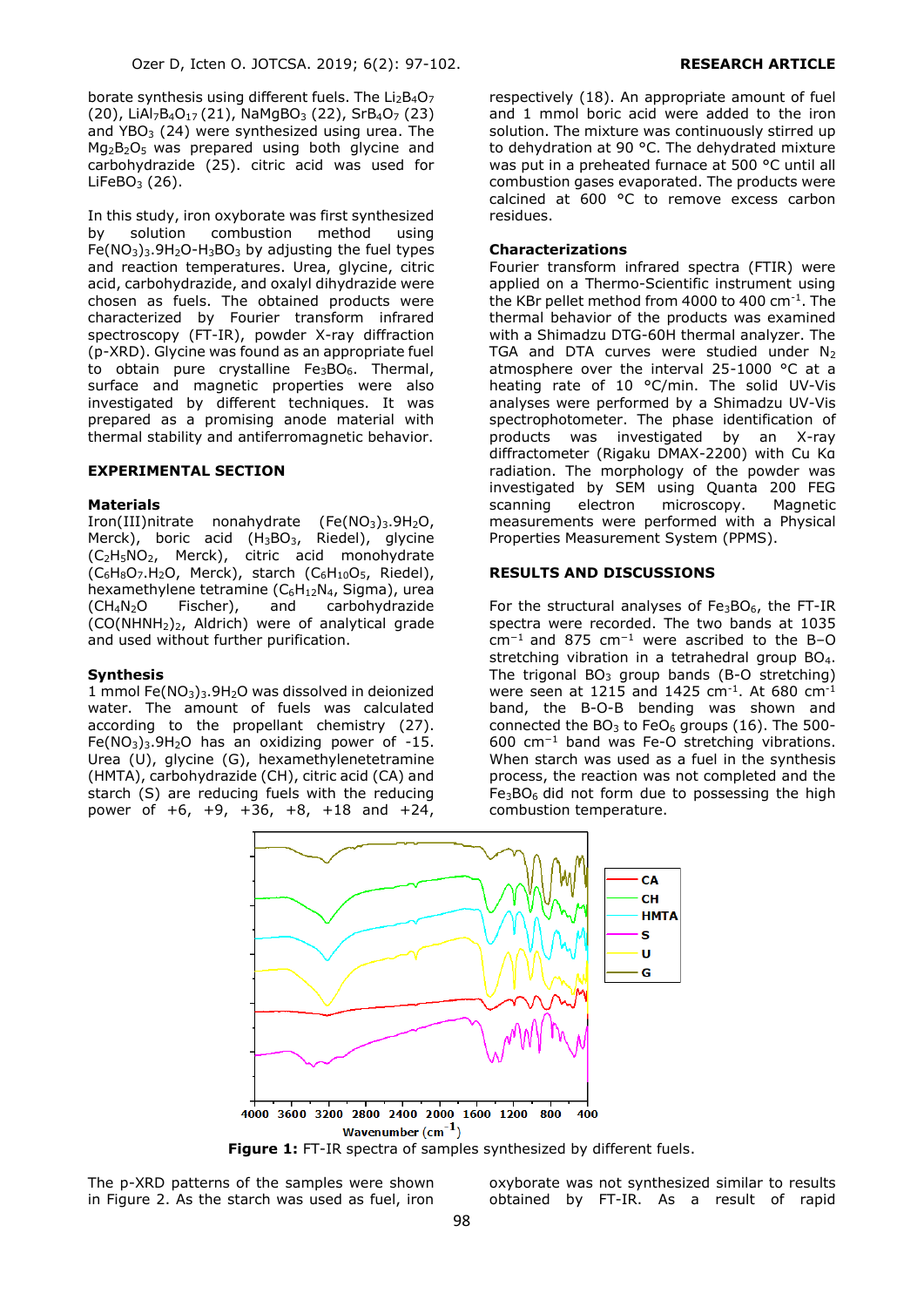combustion, starch did not react with boric acid and  $Fe<sub>2</sub>O<sub>3</sub>$  was formed as a last product in the reaction medium. Therefore, reflections of sample synthesized by starch shown in a yellow pattern matched with reference hematite- $Fe<sub>2</sub>O<sub>3</sub>$  (JCPDS: 33-0664). On the contrary, when citric acid, carbohydrazide, glycine, hexamethylene tetramine, and urea were utilized as fuel sources, the characteristic diffraction peaks of  $Fe<sub>3</sub>BO<sub>6</sub>$  were observed as seen in Figure 2 and p-XRD patterns were compatible with the reference  $Fe<sub>3</sub>BO<sub>6</sub>(JCPDS:70-0880)$  (28). They were an orthorhombic structure with Pnma space group (11). The unreacted  $B_2O_3$  peak at  $2\theta = 28$  was shown in the samples which citric acid, carbohydrazide, hexamethylene tetramine, and urea were utilized as a fuel. No impurity phases were detected when glycine was used as a fuel.



**Figure 2:** Powder XRD patterns of samples synthesized by different fuels.

The solid UV-Vis spectrum of  $Fe<sub>3</sub>BO<sub>6</sub>$  in the 200-900 nm region was shown in Figure 3. The ligand-metal charge transition was found at 220 nm. The broad band between 400-500 nm indicated the ligand field transition  ${}^{6}A_{1}$ -4T<sub>1</sub> of the 3d<sup>5</sup> electrons in the Fe ions (7).



**Figure 3.** The solid UV-Vis spectrum of glycine-assisted synthesized Fe<sub>3</sub>BO<sub>6</sub>.

The thermal behavior of Fe3BO<sup>6</sup> was investigated and TGA/DTA curves were shown in Figure 4. The first weight loss of about 2.3 % occurred from room temperature to 200 °C due to the loss of adsorbed water and unreacted boric acid. The

second weight loss about 0.8 % appeared within 550-630 °C because of phase transition and a small amount of  $Fe<sub>3</sub>BO<sub>6</sub>$  turns amorphous phase to crystalline phase. After 945 °C,  $Fe<sub>3</sub>BO<sub>6</sub>$  started to decompose to  $Fe<sub>2</sub>O<sub>3</sub>$  and  $B<sub>2</sub>O<sub>3</sub>$  (12).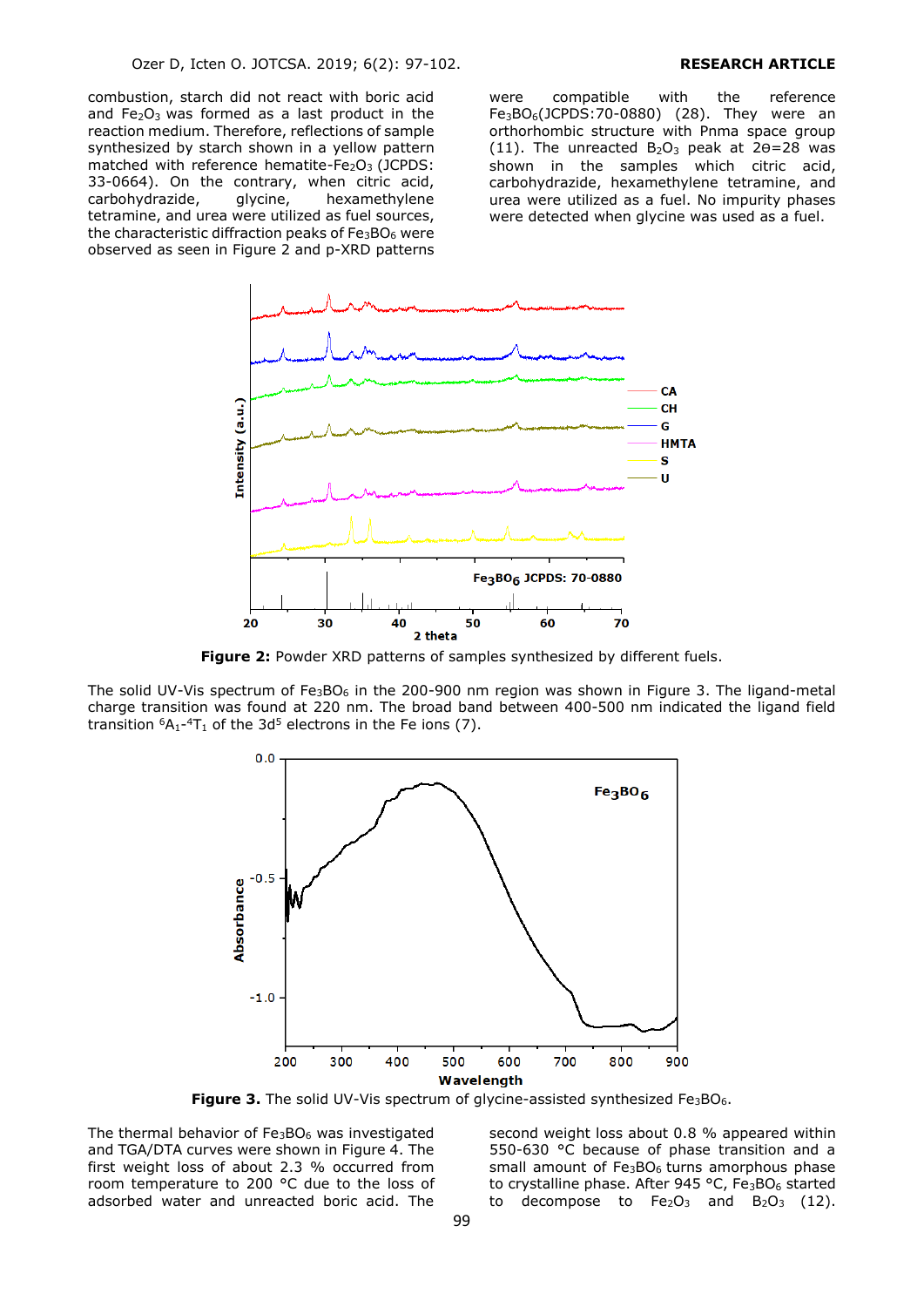Considering thermal analysis results, it can be said that the product is thermally stable up to 945 °C.



**Figure 4.** TG/DT analysis of glycine assisted synthesized Fe<sub>3</sub>BO<sub>6</sub>

The morphology of glycine-assisted synthesized  $Fe_3BO_6$  was shown in Figure 5. As seen in the SEM images, Fe<sub>3</sub>BO<sub>6</sub> has a non-uniform morphology and a highly porous structure with variable pore sizes. These pores can be effective for the transport of lithium ions in Li-ion batteries.



**Figure 5.** SEM images of glycine-assisted synthesized Fe<sub>3</sub>BO<sub>6</sub>.

The magnetization curves of glycine-assisted Fe3BO<sup>6</sup> from 25 °C to -268°C were given in Figure 6. At room temperature, the sample has soft antiferromagnetic behavior due to an observed low resistivity (the small area of hysteresis loop), coercivity ( $H_c=6.6$  Oe) and residual magnetism  $(B_r=0.09$  emu/g). However, when temperature decreased from 25 °C to -268°C during magnetization analysis, its magnetic property changed as a hard antiferromagnetic behavior depending on the increase of the area of the hysteresis curve and coercivity  $(H<sub>c</sub>=752$  Oe), residual magnetism ( $B<sub>r</sub>=4.7$  emu/g) compared to analysis of room temperature (29).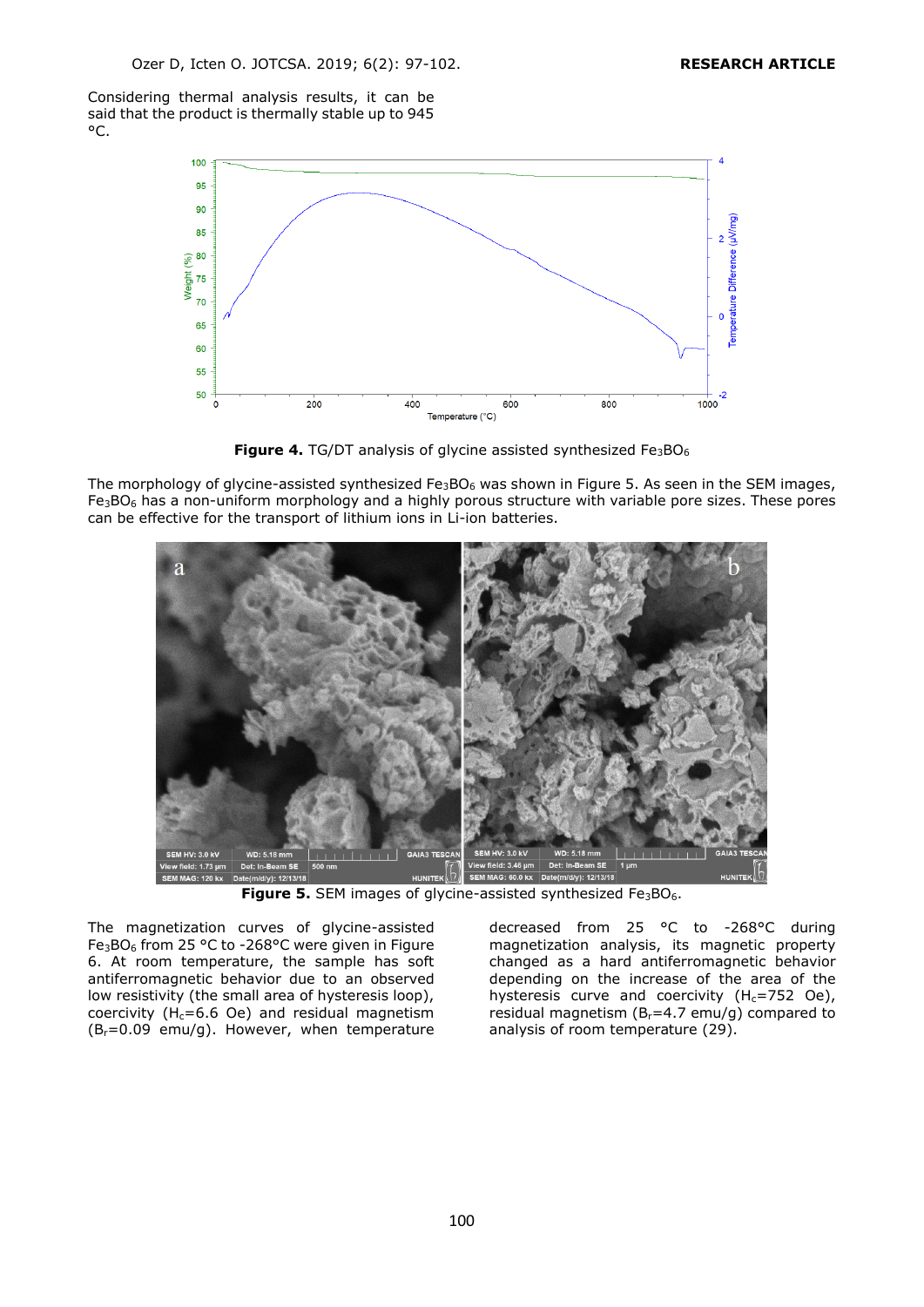Ozer D, Icten O. JOTCSA. 2019; 6(2): 97-102. **RESEARCH ARTICLE**



**Figure 6.** Magnetization curves of glycine assisted synthesized Fe<sub>3</sub>BO<sub>6</sub> (a) 25 °C (room temperature) (b)-268 °C.

# **CONCLUSIONS**

This study proved that  $Fe<sub>3</sub>BO<sub>6</sub>$  could successfully be synthesized via solution combustion method assisted glycine as a fuel. All characteristic peaks belonging to the  $Fe<sub>3</sub>BO<sub>6</sub>$  structure were seen in FT-IR spectra except for one sample that starch was utilized as a fuel. A similar result was obtained from XRD analysis. TGA results showed that Fe<sub>3</sub>BO<sub>6</sub> was quite stable up to 945 °C. The solid UV-Vis spectrum of the sample synthesized by using glycine demonstrated a broad-band at 400-500 nm due to ligand field transition. Additionally, it was seen that  $Fe<sub>3</sub>BO<sub>6</sub>$  possessed a highly porous network structure with non-uniform morphology and showed soft and hard antiferromagnetic behavior at 25 °C and -268 °C, respectively. The results from this study indicate that  $Fe<sub>3</sub>BO<sub>6</sub>$  synthesized by using glycine can be used as potential anode material for lithium-ion batteries.

# **REFERENCES**

1. Ram S, Kumari K, Kotnala R. Synthesis of norbergite Fe3BO6 of single crystallites from a borate glass. Transactions of the Indian Ceramic Society. 2010;69(3):165-70.

2. Meydan E, Öztürk ÖF. Synthesis,<br>Characterization, Magnetic Properties and Characterization, Magnetic Properties and Catalytic Performance of Iron Orthoborate. Asian Journal of Chemistry. 2016;28(6).

3. Buchelnikov V, Danchin N, Dolgushin D, Isotov A, Shavrov V, Tsymbal L, et al. The magnetoacoustic anomaly in Fe3BO6. Journal of magnetism and magnetic materials. 2004;272:2113-4.

4. Tsymbal L, Bazaliy YB, Bezmaternykh L, Slawska-Waniewska A, Vasiliev S, Nedelko N, et al. Orientation phase transition in Fe 3 BO 6: Experimental determination of the order of the

transition. Physical Review B. 2006;74(13):134429.

5. Kumari K. Magnetic and dielectric properties of Fe3BO6 nanoplates prepared through selfcombustion method. Journal of Advanced Dielectrics. 2017;7(06):1750043.

6. Fernandes J, Guimarães R, Continentino M, Ziemath E, Walmsley L, Monteverde M, et al. Transport properties of the transverse chargedensity-wave system Fe 3 O 2 BO 3. Physical Review B. 2005;72(7):075133.

7. Kumari K. Phase analysis, FTIR/Raman, and optical properties of Fe3BO6 nanocrystallites prepared by glass route at moderate temperature in ambient air. Journal of Molecular Structure. 2018;1173:417-21.

8. Beutier G, Ovchinnikova E, Collins S, Dmitrienko V-E, Lorenzo J-E, Hodeau J-L, et al. Interplay of inequivalent atomic positions in resonant x-ray diffraction of Fe3BO6. Journal of Physics: Condensed Matter. 2009;21(26):265402.

9. Ibarra-Palos A, Darie C, Proux O, Hazemann J, Aldon L, Jumas J, et al. Electrochemical reactions of iron borates with lithium: Electrochemical and in situ Mössbauer and X-ray absorption studies. Chemistry of materials. 2002;14(3):1166-73.

10. Rowsell J, Gaubicher J, Nazar L. A new class of materials for lithium-ion batteries: iron (III) borates. Journal of power sources. 2001;97:254- 7.

11. Tian J, Wang B, Zhao F, Ma X, Liu Y, Liu HK, et al. Highly active Fe 3 BO 6 as an anode material for sodium-ion batteries. Chemical Communications. 2017;53(34):4698-701.